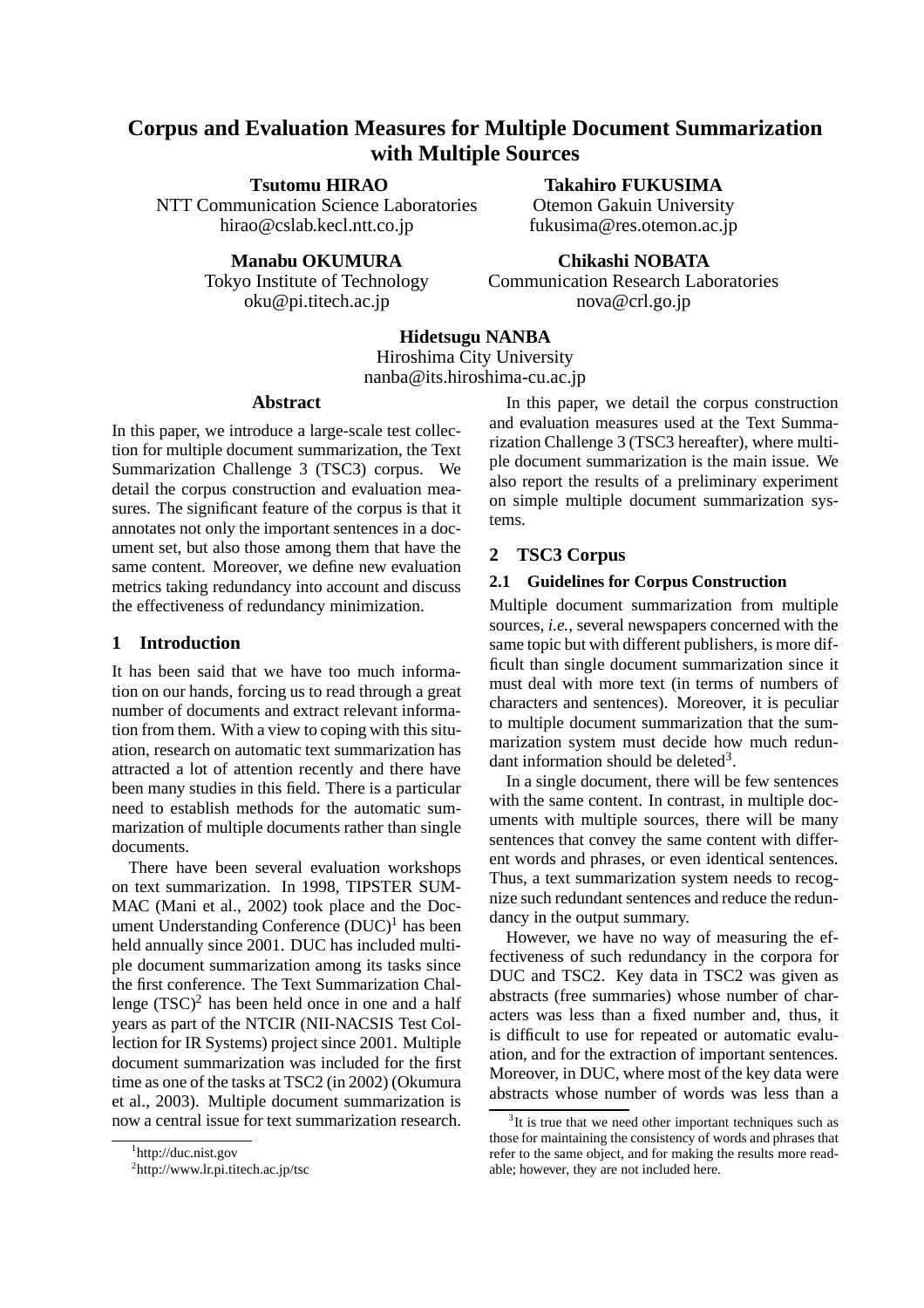fixed number, the situation was the same as TSC2. At DUC 2002, extracts (important sentences) were used, and this allowed us to evaluate sentence extraction. However, it is not possible to measure the effectiveness of redundant sentences reduction since the corpus was not annotated to show sentence with same content. In addition, this is the same even if we use the SummBank corpus (Radev et al., 2003).

In any case, because many of the current summarization systems for multiple documents are based on sentence extraction, we believe these corpora to be unsuitable as sets of documents for evaluation.

On this basis, in TSC3, we assumed that the process of multiple document summarization consists of the following three steps, and we produce a corpus for the evaluation of the system at each of the three steps<sup>4</sup>.

- **Step 1** Extract important sentences from a given set of documents
- **Step 2** Minimize redundant sentences from the result of Step 1
- **Step 3** Rewrite the result of Step 2 to reduce the size of the summary to the specified number of characters or less.

We have annotated not only the important sentences in the document set, but also those among them that have the same content. These are the corpora for steps 1 and 2. We have prepared humanproduced free summaries (abstracts) for step 3.

In TSC3, since we have key data (a set of correct important sentences) for steps 1 and 2, we conducted automatic evaluation using a scoring program. We adopted an *intrinsic* evaluation by human judges for step 3, which is currently under evaluation. We provide details of the extracts prepared for steps 1 and 2 and their evaluation measures in the following sections. We do not report the overall evaluation results for TSC3.

### **2.2 Data Preparation for Sentence Extraction**

We begin with guidelines for annotating important sentences (extracts). We think that there are two kinds of extract.

1. A set of sentences that human annotators judge as being important in a document set (Fukusima and Okumura, 2001; Zechner, 1996; Paice, 1990).



Figure 1: An example of an abstract and its sources.

2. A set of sentences that are suitable as a source for producing an abstract, *i.e.*, a set of sentences in the original documents that correspond to the sentences in the abstracts(Kupiec et al., 1995; Teufel and Moens, 1997; Marcu, 1999; Jing and McKeown, 1999).

When we consider how summaries are produced, it seems more natural to identify important segments in the document set and then produce summaries by combining and rephrasing such information than to select important sentences and revise them as summaries. Therefore, we believe that second type of extract is superior and thus we prepared the extracts in that way.

However, as stated in the previous section, with multiple document summarization, there may be more than one sentence with the same content, and thus we may have more than one set of sentences in the original document that corresponds to a given sentence in the abstract; that is to say, there may be more than one key datum for a given sentence in the abstract<sup>5</sup>.

we have two sets of sentences that correspond to sentence  $a$  in the abstract.

- **(1)**  $s_1$  of document  $x$ , or
- **(2)** a combination of  $s_2$  and  $s_3$  of document y

This means that  $s_1$  alone is able to produce a, and a can also be produced by combining  $s_2$  and  $s_3$  (Figure 1).

We marked all the sentences in the original documents that were suitable sources for producing the sentences of the abstract, and this made it possible for us to determine whether or not a summarization system deleted redundant sentences correctly at Step 2. If the system outputs the sentences in the original documents that are annotated as corresponding to the same sentence in the abstract, it

<sup>&</sup>lt;sup>4</sup>This is based on general ideas of a summarization system and is not intended to impose any conditions on a summarization system.

<sup>&</sup>lt;sup>5</sup>We use 'set of sentences' since we often find that more than one sentence corresponds to a sentence in the abstract.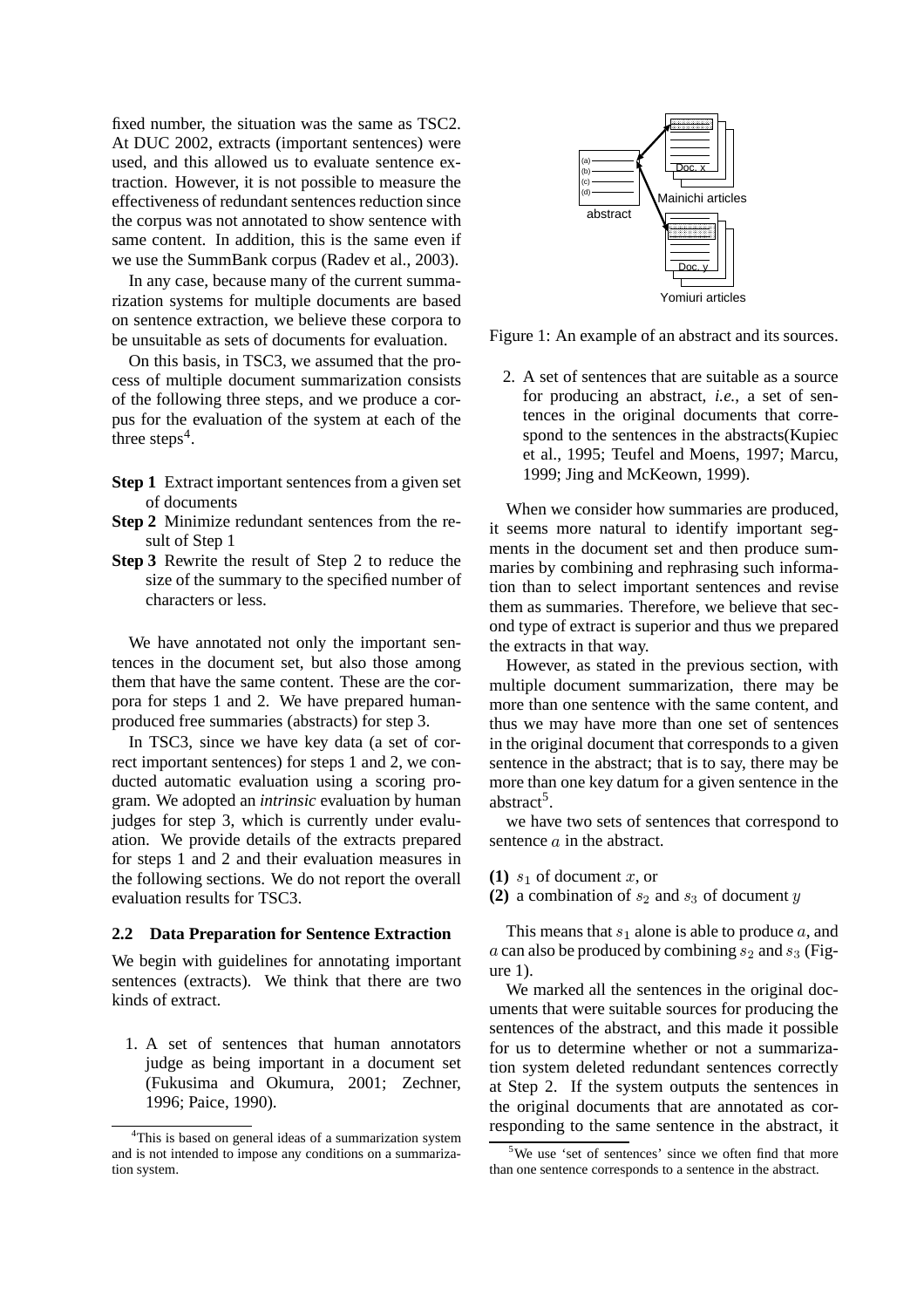Table 1: Important Sentence Data.

| Sentence ID of Abstract | Set of Corresponding Sentences                           |
|-------------------------|----------------------------------------------------------|
|                         | ${s_1} \{s_{10}, s_{11}\}$                               |
|                         | $\{s_3, s_5, s_6\}$                                      |
|                         | $\{s_{20}, s_{21}, s_{23}\}\$ $\{s_1, s_{30}, s_{60}\}\$ |

has redundancy. If not, it has no redundancy. Returning to the above example, if the system outputs  $s_1, s_2$ , and  $s_3$ , they all correspond to sentence  $a$  in the abstract, and thus it is redundant.

# **3 Evaluation Metrics**

We use both *intrinsic* and *extrinsic* evaluation. The *intrinsic* metrics are "Precision", "Coverage" and "Weighted Coverage." The *extrinsic* metric is "Pseudo Question-Answering."

### **3.1** *Intrinsic* **Metrics**

### **3.1.1 Number of Sentences System Should Extract**

Precision and Recall are generally used as evaluation matrices for sentence extraction, and we used the PR Breaking Point (Precision = Recall) for the evaluation of extracts in TSC1 (Fukusima and Okumura, 2001). This means that we evaluate systems when the number of sentences in the correct extract is given. Moreover, in TSC3 we assume that the number of sentences to be extracted is known and we evaluate the system output that has the same number of sentences.

However, it is not as easy to decide the number of sentences to be extracted in TSC3 as in TSC1. We assume that there are correspondences between sentences in original documents and their abstract as in Table 1. An ASCII space, " $\frac{1}{2}$ ", is the delimiter for the sets of corresponding sentences in the table. As shown in the table, we often see several sets of sentences that correspond to a sentence in the abstract in multiple document summarization.

An 'extract' here is a set of sentences needed to produce the abstract. For instance, we can obtain 'extracts' such as " $s_1, s_3, s_5, s_6, s_{30}, s_{60}$ ", and " $s_{10}, s_{11}, s_3, s_5, s_6, s_{20}, s_{21}, s_{23}$ " from Table 1<sup>6</sup>. Often there are several 'extracts' and we must determine which of these is the best. In such cases, we define the 'correct extract' as the set with the least number of sentences needed to produce the abstract because it is desirable to convey the maximum amount of information with the least number of sentences.

Finding the minimum set of sentences to produce the abstract amounts to solving the constraint satisfaction problem. In the example in Table 1, we obtain the following constraints from each sentence in the abstract:

- $C_1 = s_1 \vee (s_{10} \wedge s_{11}),$
- $\bullet$   $C_2 = s_3 \wedge s_5 \wedge s_6$
- $\bullet$   $C_3 = (s_{20} \wedge s_{21} \wedge s_{23}) \vee (s_1 \wedge s_{30} \wedge s_{60})$

With these conditions, we now find the minimum set that makes all the conjunctions true. We need to find the minimum set that makes  $C_1 \wedge C_2 \wedge$  $C_3 = true$ . In this case, the minimum cover is **A A A A A A A A**  $s_1, s_3, s_5, s_6, s_{30}, s_{60}$ , and so the system should extract six sentences.

In TSC3, we computed the number of sentences that the system should extract and then evaluated the system outputs, which must have the same number of sentences, with the following precision and coverage.

### **3.1.2 Precision**

Precision is the ratio of how many sentences in the system output are included in the set of the corresponding sentences. It is defined by the following equation.

$$
Precision = \frac{m}{h},\tag{1}
$$

where  $h$  is the least number of sentences needed to produce the abstract by solving the constraint satisfaction problem and  $m$  is the number of 'correct' sentences in the system output, *i.e.*, the sentences that are included in the set of corresponding sentences. For example, the sentences listed in Table 1 are 'correct.' If the system output is " $s_{10}, s_{11}, s_5, s_{17}, s_{60}, s_{61}$ ", then the Precision is as follows:

$$
Precision = \frac{4}{6} = 0.667.
$$
 (2)

for " $s_1$ ,  $s_{10}$ ,  $s_{11}$ ,  $s_3$ ,  $s_5$ ,  $s_{60}$ ", the Precision is as follows:

$$
Precision = \frac{6}{6} = 1.
$$
 (3)

#### **3.1.3 Coverage**

Coverage is an evaluation metric for measuring how close the system output is to the abstract taking into account the redundancy found in the set of sentences in the output.

The set of sentences in the original documents that corresponds correctly to the  $i$ -th sentence of the human-produced abstract is denoted here as  $A_{i,1}, A_{i,2}, \cdots, A_{i,j}, \cdots, A_{i,\ell}$ . In this case, we have

<sup>&</sup>lt;sup>6</sup>In fact, it is possible to produce the abstract with other sentence combinations.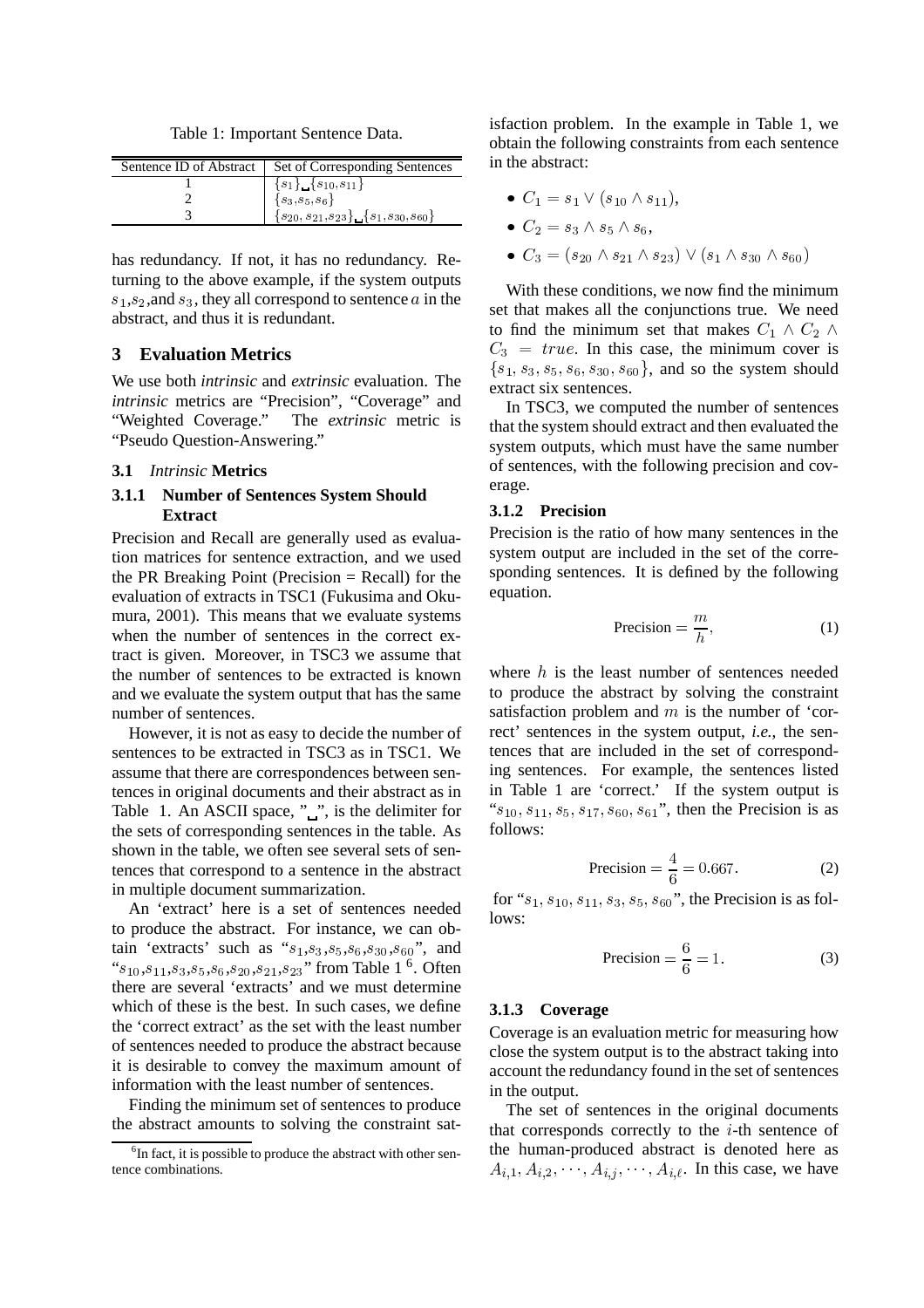$\ell$  sets of corresponding sentences. Here,  $A_{i,j}$  indicates a set of elements each of which corresponds to the sentence number in the original documents, denoted as  $A_{i,j} = \{\theta_{i,j,1}, \theta_{i,j,2}, \cdots, \theta_{i,j,k}, \cdots\}$ . For instance, from Table 1,  $A_{1,2} = \theta_{1,2,1}, \theta_{1,2,2}$  and  $\theta_{1,2,1}=s_{10}, \theta_{1,2,2}=s_{11}.$ 

Then, we define the evaluation score  $e(i)$  for the  $i$ -th sentence in the abstract as equation (1).

$$
e(i) = \max_{1 \le j \le \ell} \left( \frac{\sum_{k=1}^{|A_{i,j}|} v(\theta_{i,j,k})}{|A_{i,j}|} \right),
$$
 (4)

where  $v(\alpha)$  is defined by the following equation.

$$
v(\alpha) = \begin{cases} 1 & \text{if the system outputs } \alpha \\ 0 & \text{otherwise} \end{cases}
$$
 (5)

Function e returns 1 (one) when any  $A_{i,j}$  is outputed completely. Otherwise it returns a partial score according to the number of sentences  $|A_{ij}|$ .

Given function  $e$  and the number of sentences in the abstract  $n$ , Coverage is defined as follows:

$$
\text{Coverage} = \frac{\sum_{i=1}^{n} e(i)}{n}.
$$
 (6)

If the system extracts " $s_{10}, s_{11}, s_5, s_{17}, s_{60}, s_{61}$ ",  $e(i)$  is computed as follows:

$$
e(1) = \max(0, 1) = 1
$$
  
\n
$$
e(2) = \max(0.33) = 0.33
$$
  
\n
$$
e(3) = \max(0, 0.33) = 0.33
$$

and its Coverage is 0.553. If the system extracts " $s_1, s_{10}, s_{11}, s_3, s_5, s_{60}$ ", then the Coverage is 0.780.

$$
e(1) = \max(1, 1) = 1
$$
  
\n
$$
e(2) = \max(0.67) = 0.67
$$
  
\n
$$
e(3) = \max(0, 0.67) = 0.67
$$

### **3.1.4 Weighted Coverage**

Now we define 'Weighted Coverage' since each sentence in TSC3 is ranked A, B or C, where "A" is the best. This is similar to "Relative Utility" (Radev et al., 2003). We only use three ranks in order to limit the ranking cost. The definition is obtained by modifying equation (6).

$$
\text{W.C.} = \frac{\sum_{i=1}^{n} w(r(i)) \times e(i)}{w(A)n(A) + w(B)n(B) + w(C)n(C)}, \tag{7}
$$

where  $r(i)$  denotes the ranking of the *i*-th sentence of the abstract and  $w(r(i))$  is its weight.  $n(rank)$  is the number of sentences whose ranking is  $rank$  in the abstract. Suppose the first sentence is ranked A, the second B, and the third C in Table 1, and their weights are given as  $w(A) = 1, w(B) = 0.5$  and  $w(\bar{C}) = 0.3^{\bar{7}}.$ 

As before, if the system extracts  $``s_{10},\!s_{11},\!s_5,\!s_{17},\!s_{60},\!s_{61}" ,$ then the Weighted Coverage is computed as follows:

$$
\text{W.C.} = \frac{1 \times 1 + 0.5 \times 0.33 + 0.3 \times 0.33}{1 \times 1 + 0.5 \times 1 + 0.3 \times 1} = 0.689.
$$
\n(8)

#### **3.2** *Extrinsic* **Metrics**

### **3.2.1 Pseudo Question-Answering**

Sometimes question-answering (QA) by human subjects is used for evaluation (Morris et al., 1992; Hirao et al., 2001). That is, human subjects judge whether predefined questions can be answered by reading only a machine generated summary. However, the cost of this evaluation is huge. Therefore, we employ a pseudo question-answering evaluation, *i.e.*, whether a summary has an 'answer' to the question or not. The background to this evaluation is inspired by TIPSTER SUMMAC's QA track (Mani et al., 2002).

For each document set, there are about five questions for a short summary and about ten questions for long summary. Note that the questions for the short summary are included in the questions for the long summary. Examples of questions for the topic "Release of SONY's AIBO" are as follows: "How much is AIBO?", "When was AIBO sold?", and "How many AIBO are sold?".

Now, we evaluate the summary from the 'exact match' and 'edit distance' for each question. 'Exact match' is a scoring function that returns one when the summary includes the answer to the question. 'Edit distance' measures whether the system's summary has strings that are similar to the answer strings. The score  $S_{\text{ed}}$  based on the edit distance is normalized with the length of the sentence and the answer string so that the range of the score is [0,1]:

$$
S_{\text{ed}} = \frac{\text{length of the sentence} - \text{edit distance}}{\text{length of the answer strings}}.
$$
 (9)

The score for a summary is the maximum value of the scores for sentences in the summary. The

 $7w(r(i))$  may be computed differently. It is 1/rank (one divided by rank) here.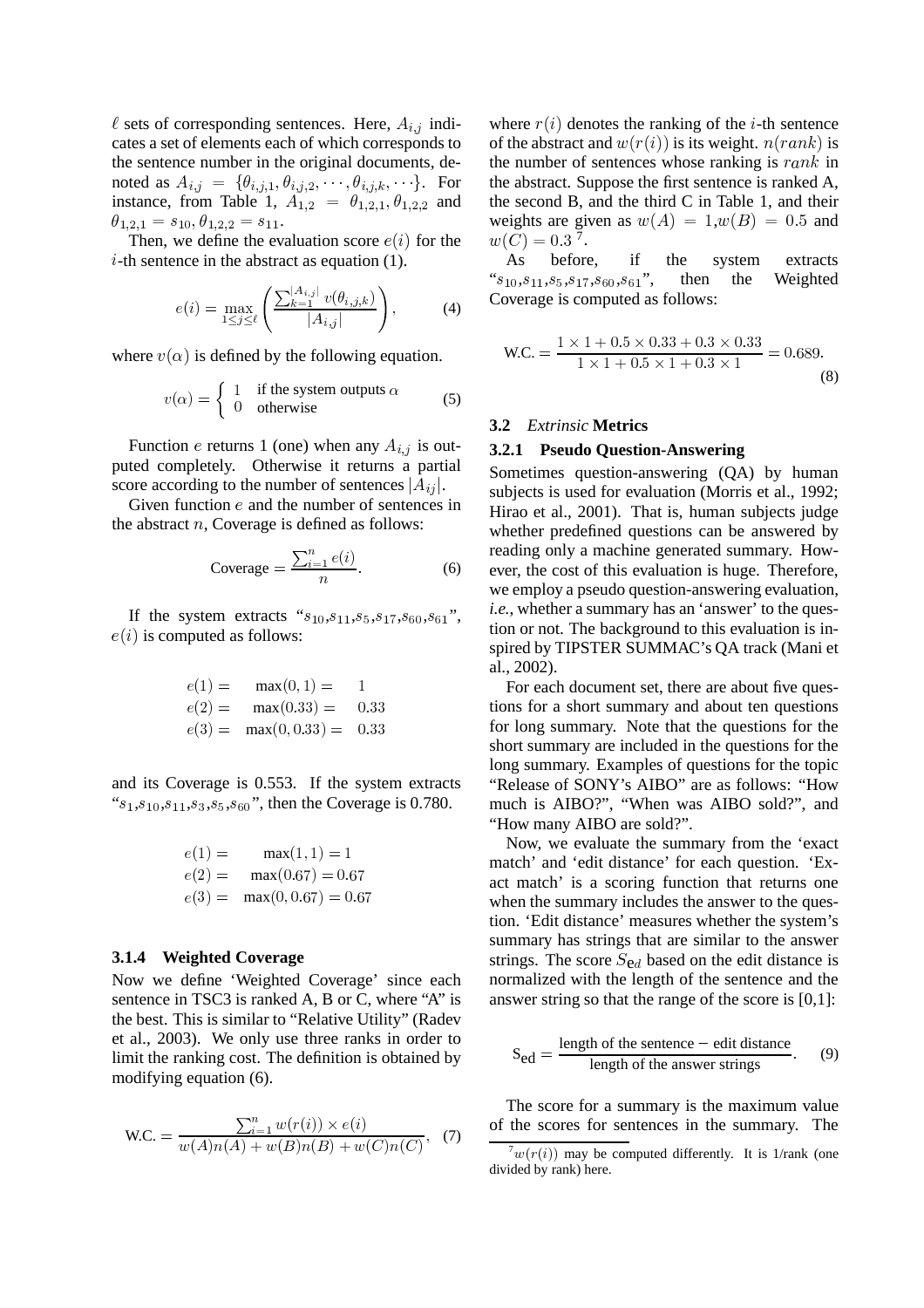Table 2: Description of TSC3 Corpus.

| $#$ of doc. sets             | 30   |
|------------------------------|------|
| # of articles (The Mainichi) | 175  |
| # of articles (The Yomiuri)  | 177  |
| Total                        | 352  |
| # of Sentences               | 3587 |

score is 1 if the summary has a sentence that includes the whole answer string.

It should be noted that the presence of answer strings in the summary does not mean that a human subject can necessarily answer the question.

### **4 Preliminary Experiment**

In order to examine whether our corpus is suitable for summarization evaluation, our evaluation measures significant information and redundancies in the system summaries.

Below we provide the details of the corpus, evaluation results and effectiveness of the minimization of redundant sentences.

#### **4.1 Description of Corpus**

According to the guidelines described in section two, we constructed extracts and abstracts of thirty sets of documents drawn from the Mainichi and Yomiuri newspapers published between 1998 to 1999, each of which was related to a certain topic. First, we prepared abstracts (their sizes were 5% and 10% of the total number of the characters in the document set), then produced extracts using the abstracts. Table 2 shows the statistics.

One document set consists of about 10 articles on average, and the almost same number of articles were taken from the Mainichi newspaper and the Yomiuri newspaper. Most of the topics are classified into a single-event according to McKeown (2001).

The following list contains all the topics.

- **0310** Two-and-half-million-year old new hominid species found in Ethiopia.
- **0320** Acquisition of IDC by NTT (and C&W).
- **0340** Remarketing of game software judged legal by Tokyo District Court.
- **0350** Night landing practice of carrier-based aircrafts of the Independence.
- **0360** Simultaneous bombing of the US Embassies in Tanzania and Kenya.
- **0370** Resignation of President Suharto.
- **0380** Nomination of Mr. Putin as Russian prime minister.
- **0400** Osama bin Laden provided shelter by Taliban regime in Afghanistan.
- **0410** Transfer of Nakata to A.C. Perugia.
- **0420** Release of Dreamcast.
- **0440** Existence of Japanese otter confirmed.
- **0450** Kyocera Corporation makes Mita Co. Ltd. its subsidiary.
- **0460** Five-story pagoda at Muroji Temple damaged by typhoon.
- **0470** Retirement of aircraft YS-11.
- **0480** Test observation of astronomical telescope 'Subaru' started.
- **0500** Dolly the cloned sheep.
- **0510** Mass of neutrinos.
- **0520** Human Genome Project finishes decoding of the 22nd chromosome.
- **0530** Peace talks in Northern Ireland at the end of 1999.
- **0540** Debut of new model of bullet train (700 family).
- **0550** Mr. Yukio Aoshima decides not to run for gubernatorial election.
- **0560** Mistakes in entrance examination of Kansai University.
- **0570** Space shuttle Endeavour, from its launch to return.
- **0580** 40 million-year-old fossil of new monkey species found by research group at Kyoto University.
- **0590** Dead body of George Mallory found on Mt. Everest.
- **0600** Release of SONY's AIBO.
- **0610** e-one, look-alike of iMac.
- **0630** Research on Kitora tomb resumes.
- **0640** Tidal wave damage generated by earthquake in Papua New Guinea.
- **0650** Mistaken bombing of the Chinese embassy by NATO.

#### **4.2 Compared Extraction Methods**

We used the lead-based method, the TF IDF-based method (Zechner, 1996) and the sequential patternbased method (Hirao et al., 2003), and compared performance of these summarization methods on the TSC3 corpus.

### **Lead-based Method**

The documents in a test set were sorted in chronological and ascending order. Then, we extracted a sentence at a time from the beginning of each document and collected them to form a summary.

#### **TF IDF-based Method**

The score of a sentence is the sum of the significant scores of each content word in the sentence. We therefore extracted sentences in descending order of importance score. The sentence score  $S_{tfidf}(s_i)$  is defined by the following.

$$
S_{tfidf}(s_i) = \sum_{t \in s_i} w(t, DS), \tag{10}
$$

where  $w(t,DS)$  is defined as follows:

$$
w(t, DS) = tf(t, DS) \cdot \log \frac{|DB|}{df(t)}.
$$
 (11)

 $tf(t, DS)$  is the frequency of word t in the document set,  $df(t)$  is the document frequency of t, and  $|DB|$  is the total number of documents in the set. In fact, we computed these using all the articles published in the Mainichi and Yomiuri newspapers for the years 1998 and 1999.

#### **Sequential Pattern-based Method**

The score of a sentence is the sum of the significant scores of each sequential pattern in the sentence. The patterns used for scoring were decided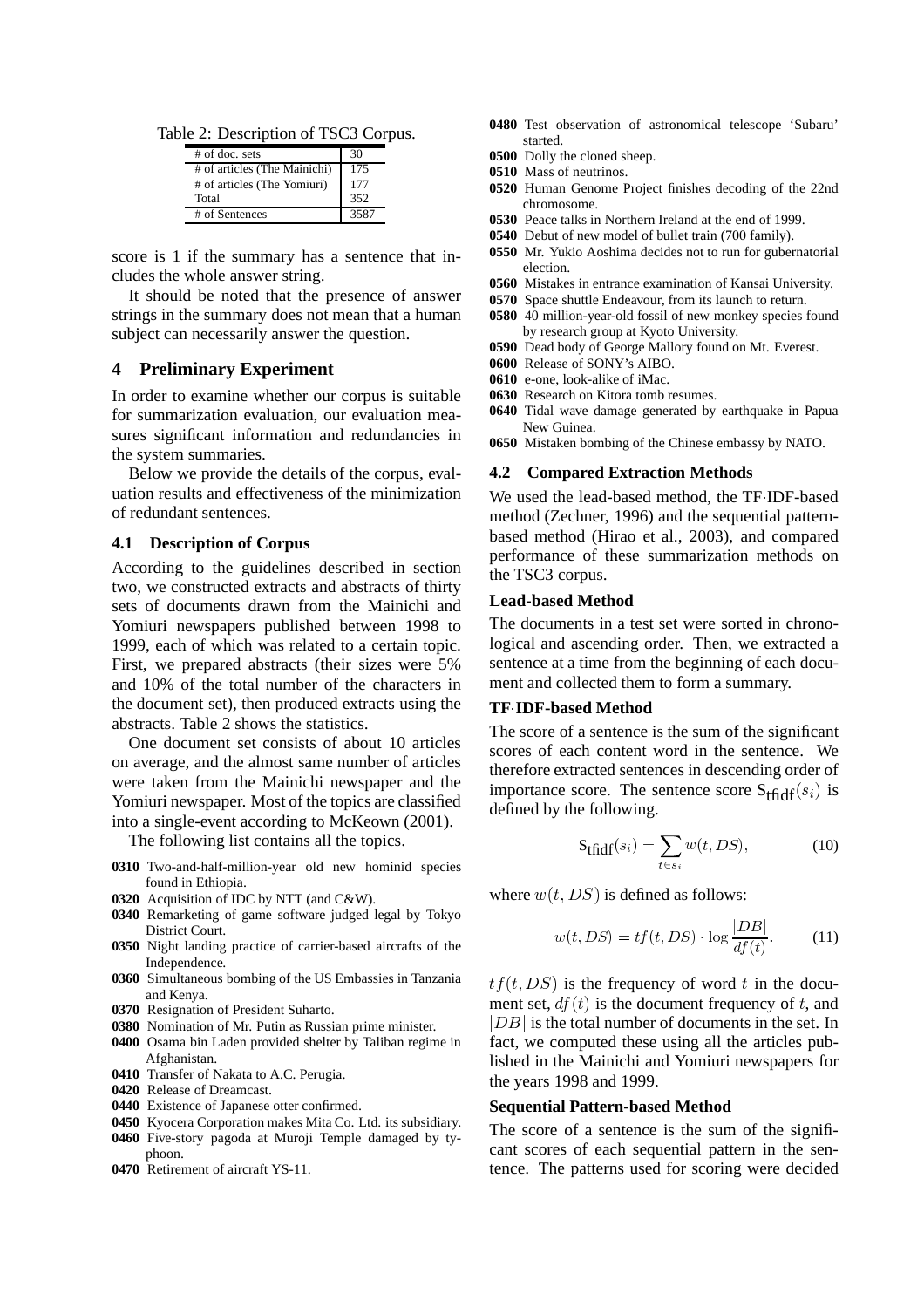Table 3: Evaluation results for "Precision", "Coverage" and "Weighted Coverage."

| Method  | Length       | Prec. | Cov. | W.C. |
|---------|--------------|-------|------|------|
|         | <b>Short</b> | .426  | -212 | .326 |
| Lead    | Long         | .539  | .259 | .369 |
|         | <b>Short</b> | .497  | .292 | .397 |
| TF IDF  | Long         | .604  | .325 | .434 |
|         | <b>Short</b> | .613  | .305 | .403 |
| Pattern | Long         | .665  | .298 | .418 |

Table 4: Evaluation results for "Pseudo Question-Answering."

| Method  | Length | Exact | Edit |
|---------|--------|-------|------|
|         | Short  | .300  | .589 |
| Lead    | Long   | .275  | .602 |
|         | Short  | .375  | .643 |
| TF IDF  | Long   | .393  | .659 |
|         | Short  | .390  | .644 |
| Pattern | Long   | .370  | .640 |

by using a statistical significance test such as the  $\chi^2$  shows the metric test and using 1,000 patterns. This is an extension of Lin's method (Lin and Hovy, 2000). The sentence score  $\text{Spat}(s_i)$  is defined by the following.

$$
\mathbf{S}_{\mathbf{pat}}(s_i) = \sum_{p \in s_i} w(p),\tag{12}
$$

where  $w(p)$  is defined as follows:

$$
w(p) = \frac{\log(f(p, DS) + 1) \cdot \log(\frac{|AS|}{f(p, AS)})}{len(p)}.
$$
 (13)

 $f(p,DS)$  is the sentence frequency of pattern p in tion the document set and  $f(p, AS)$  is the sentence frequency of pattern p in all topics.  $|AS|$  is the number of sentences in all topics and  $len(p)$  is the pattern length.

#### **4.3 Evaluation Result**

Table 3 shows the *intrinsic* evaluation result. All methods have lower Coverage and Weighted Coverage scores than Precision scores. This means that the extracted sentences include redundant ones. In particular, the difference between "Precision" and "Coverage" is large in "Pattern."

Although both "Pattern" and "TF-IDF" outperform "Lead," the difference between them is small. In addition, we know that "Lead" is a good extraction method for newspaper articles; however, this is not true for the TSC3 corpus.

Table 4 shows the *extrinsic* evaluation results. Again, both "Pattern" and "TF-IDF" outperform "Lead", but the difference between them is small. We found a correlation between the *intrinsic* and *extrinsic* measures.

Table 5: Effects of clustering ("Precision", "Coverage", "Weighted Coverage").

| Method  | Length | Prec.  | Cov.  | W.C. |
|---------|--------|--------|-------|------|
|         | Short  | $-430$ | - 197 | .377 |
| TF IDF  | Long   | .533   | .345  | .455 |
|         | Short  | .531   | .289  | .390 |
| Pattern | Long   | -620   | .338  | .456 |

Table 6: Effects of clustering (Pseudo Question-Answering).

| Method  | Length | Exact | Edit |
|---------|--------|-------|------|
|         | Short  | .401  | .650 |
| TF IDF  | Long   | .377  | .648 |
|         | Short  | .392  | .650 |
| Pattern | Long   | .380  | .655 |

# **4.4 Effect of Redundant Sentence Minimization**

 shows that a group of sentences extracted in a sim-The experiment described in the previous section ple way includes many redundant sentences. To examine the effectiveness of minimizing redundant sentences, we compare the Maximal Marginal Relevance (MMR) based approach (Carbonell and Goldstein, 1998) with the clustering approach (Nomoto and Matsumoto, 2001). We use 'cosine similarity' with a bag-of-words representation for the similarity measure between sentences.

#### **Clustering-based Approach**

After computing importance scores using equations (10) and (12), we conducted hierarchical clustering using Ward's method until we reached  $h$  (see Section 3.1.1) clusters for the first  $3h$  sentences. Then, we extracted the sentence with the highest score from each cluster.

Table 5 shows the results of the *intrinsic* evaluation and Table 6 shows the results of the *extrinsic* evaluation. By comparison with Table 3, the clustering-based approach resulted in TF IDF and Pattern scoring low in Precision, but high in Coverage. When comparing Table 4 with Table 6, the score is improved in most cases. These results imply that redundancy minimization is effective for improving the quality of summaries.

#### **MMR-based Approach**

After computing importance scores using equations (10) and (12), we re-ranked the first  $3h$  sentences by MMR and extracted the first  $h$  sentences.

Table 7 and 8 show the *intrinsic* and *extrinsic* evaluation results, respectively. We can see the effectiveness of redundancy minimization by MMR. Notably, in most cases, there is a large improvement in both the *intrinsic* and *extrinsic* evaluation results as compared with clustering.